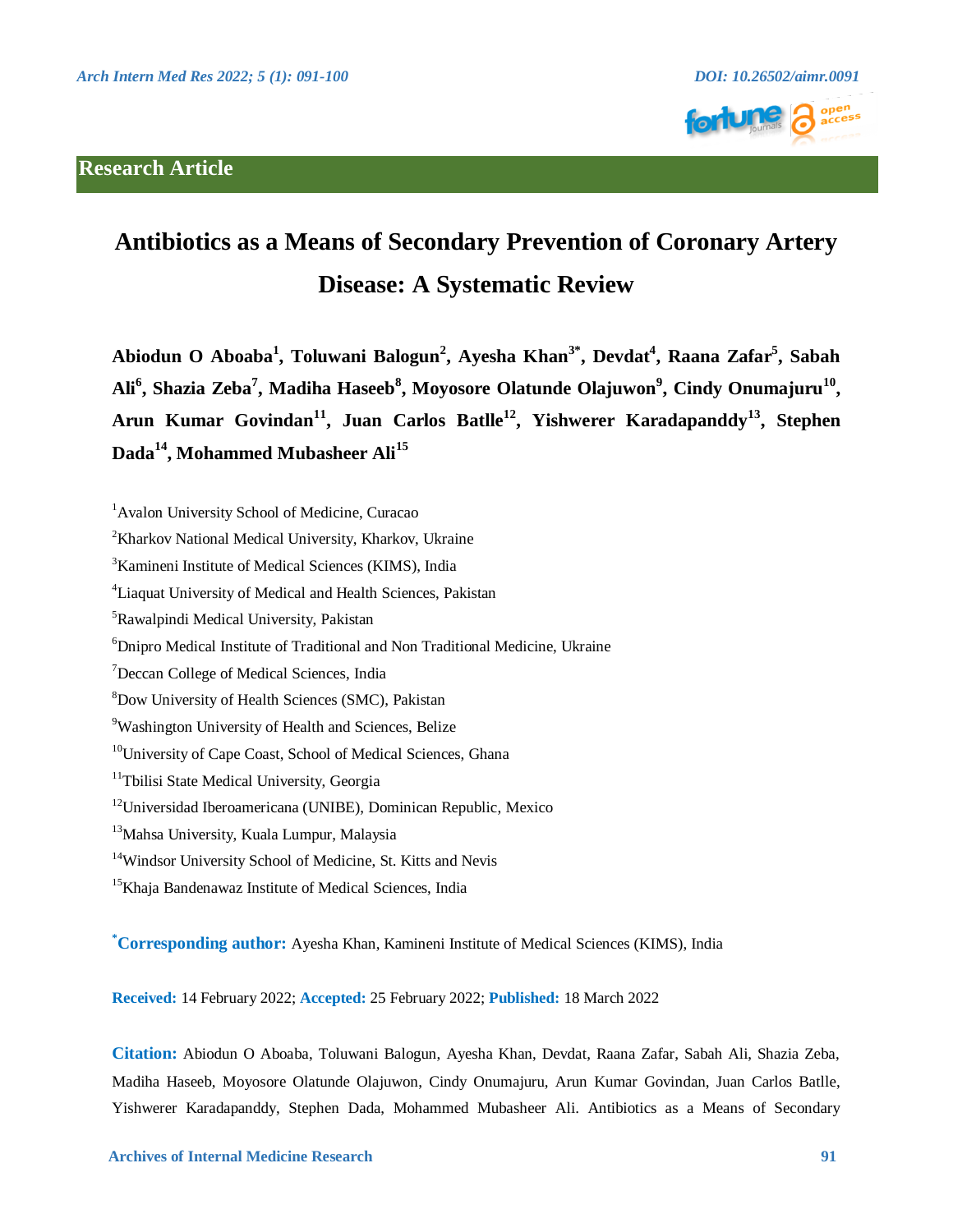Prevention of Coronary Artery Disease: A Systematic Review. Archives of Internal Medicine Research 5 (2022): 091-100.

# **Abstract**

**Background:** According to the World Health Organization, 15.5 million individuals have coronary artery disease (CAD) worldwide. CAD is linked to the blockage/narrowing of coronary arteries that typically occurs due to fatty material/plaque buildup leading to an inflammatory process of atherosclerosis. A viable intervention may be antibiotics in the secondary prevention of CAD. This systematic review aims to assess the role of antibiotics compared to placebo in the secondary prevention of CAD.

**Methodology:** This systematic review adhered to PRISMA guidelines. We searched PubMed/MED-LINE, Cochrane Central, Web of Science, and CINAHL Plus. The following keywords were used: Coronary artery disease, coronary heart, acute coronary, antibiotic. Adults aged 18 or above with a diagnosis of CAD (myocardial infarction, stable/ unstable angina) treated with antibiotics or no treatment (i.e., control) were included. In total, seven trials were included, and the results were tabulated.

**Results:** The trials (6 studies, 336 participants) were conducted in Korea, Finland, India, Canada, Serbia, Greece, and Italy. In total, 123 participants had a positive smoking status, 101 patients had diabetes, 204 participants had hypertension, and 154 had hyperlipidemia. The interventions included doxycycline (20-100 mg/day), ciprofloxacin (1000 mg/ day), and erythromycin (25 mg/kg). On noting outcomes post-treatment with antibiotics, the majority of trials presented no statistically significant reductions in CAD adverse outcomes, mechanical ventilation requirements, or length of hospital stay. However, in one trial, Sanati and colleagues reported improvement in echocardiographic findings postantibiotic treatment. In the TIPTOP trial, the deaths/adverse were less in the antibiotic-treated group but with no statistical significance.

**Conclusion:** We conclude that antibiotics, whether quinolones or macrolides were either non-beneficial or harmful on assessing death and adverse events among patients with CAD. Current evidence does not support the use of antibiotics for CAD secondary prevention. However, we do posit that larger randomized controlled trials may help in concluding once and for all the benefits, if any, in this case. Further studies must ascertain the correct initiation timings of antibiotics, the dosage used, and the treatment period with follow-ups post the 24 months as well.

**Keywords:** Antibiotics; Coronary Artery Diseas; Adverse Outcomes; Mortality; Secondary Prevention

## **1. Introduction**

Coronary artery disease (CAD) is a collective term to denote the number of diseases, including stable and unstable angina, myocardial infarction, and sudden cardiac death [1]. CAD is estimated to be the leading cause of death across the world as per the World Health Organization (WHO), with 15.5 million individuals suffering from the ailment in the United States [2, 3]. Over three-quarters of the 7.4 million deaths due to CAD occur in low- and middle-income countries [3]. CAD also bears significant healthcare costs nearing \$207.3 billion in the US per annum [3].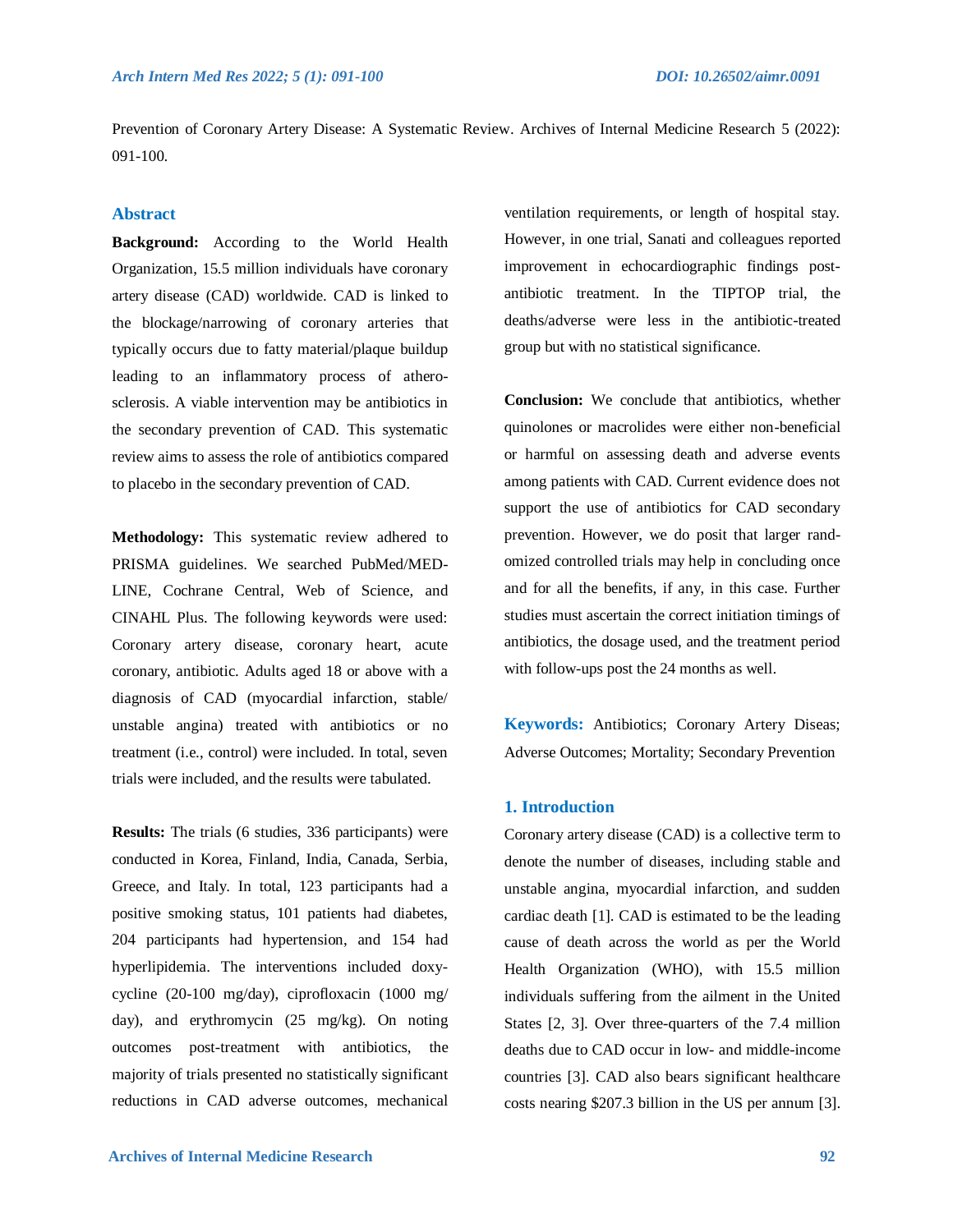The pathogenesis of CAD pertains to the blockage or narrowing of the coronary arteries that supply the heart with blood [4]. This sequence typically occurs post the buildup of fatty material and plaque in the walls of the coronary arteries that lead to atherosclerosis [4]. Individuals with CAD have a higher risk of cardiovascular events such as stroke, myocardial infarction, and cardiovascular death [4, 5].

Rudolf Virchow first proposed the association between ischemic heart disease and infections more than 100 years ago [6]. Recently, scientists have identified immune cells such as T lymphocytes and macrophages in coronary vessels lining [7]. The evidence for a possible association between Chlamydia pneumoniae infections and atherosclerosis, myocardial infarction, and coronary heart disease is provided in pathology, seroepidemiology, and animal studies [8]. An intervention that may be pertinent to countering the various bacteria and CAD is the use of antibiotics [9].

Antibiotics may help treat and inhibit the growth of bacteria such as Escherichia coli, Helicobacter pylori, Porphyromonas gingivalis, and chlamydia pneumoniae [9]. Quinolones, tetracyclines, and macrolides have been the primary antibiotic classes that have been used to investigate the effects of antibiotics as a means of secondary prevention for CAD, possibly because H pylori and C pneumoniae are sensitive to the listed classes of antibiotics. Antibiotics may possibly aid in preventing outcomes of cardiovascular events such as stroke, cardiovascular death, and myocardial infarction. We seek to assess the role of antibiotics due to their anti-inflammatory, anti-bacterial, and antioxidative effects. Quinolones, tetracyclines, and macrolides have been the primary antibiotic classes that have been used to investigate the effects of antibiotics as a means of secondary prevention for CAD. The objective of this systematic review is the critical assessment of the role that antibiotics may have in the secondary prevention of CAD.

#### **2. Methods**

We conducted this study following PRISMA guidelines [10]. A combination of the following keywords was used across PubMed/MEDLINE, Cochrane Central, CINAHL Plus, and Web of Science: Coronary artery disease, coronary heart, acute coronary, antibiotic. The inclusion and exclusion criteria are enlisted below (Table 1). The PRISMA flowchart is displayed in Figure 1. The data was extracted onto a shared spreadsheet and analyzed. No funding was obtained for this study. An ethical review committee was not required as only secondary clinical data were analyzed.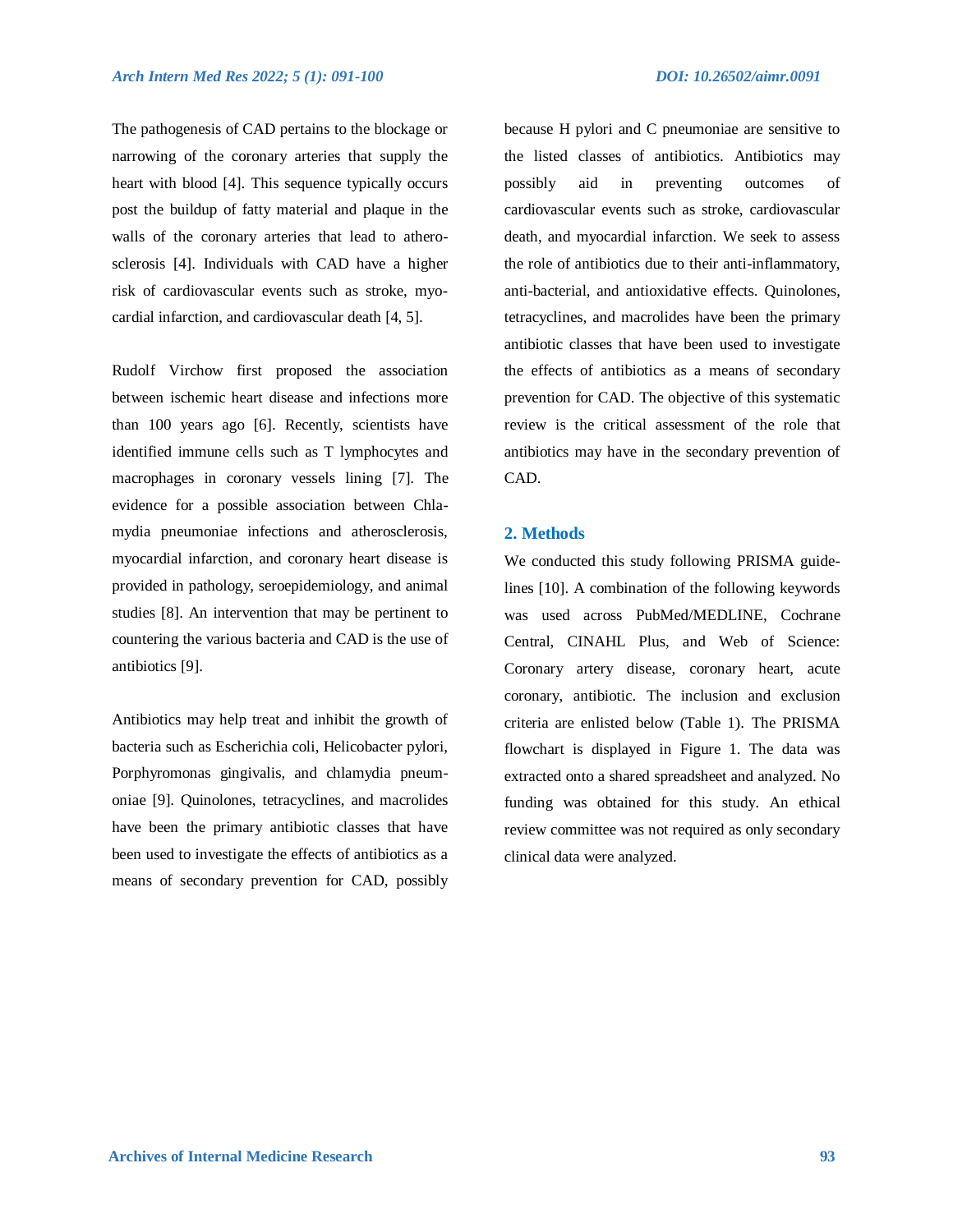| <b>Inclusion Criteria</b>                              | <b>Exclusion Criteria</b>                                     |
|--------------------------------------------------------|---------------------------------------------------------------|
| 1. Study conducted in a clinical trial setting with an | 1. Any study conducted in a non-clinical trial setting was    |
| intervention arm (antibiotics) and a control arm (no   | excluded:                                                     |
| antibiotics administered or standard of care for CAD); | 2. Studies that consisted of participants without a confirmed |
| 2. Adults (male and/or female) aged 18 or above;       | diagnosis of CAD were omitted;                                |
| 3. With a confirmed diagnosis of CAD (i) myocardial    | 3. Patients with other chronic inflammatory diseases such     |
| infarction, (ii) stable angina, (iii) unstable angina. | as lupus erythematosus, ankylosing spondylitis, rheumatoid    |
|                                                        | arthritis were excluded.                                      |

**Table 1:** Inclusion and exclusion criteria were employed for this study.



**Figure 1:** PRISMA flowchart.

# **3. Results**

In total, six studies were included that compared antibiotics versus no intervention in 336 patients that had CAD. The trials were published between 2011- 2019. The characteristics of included studies are listed in Table 1. Kim et al., 2012 randomized a total of 75 patients. The total time of treatment was 3 weeks, and the length of follow-up was 6 months. The interventions included doxycycline 20 mg orally twice a day for 3 weeks post coronary stenting in the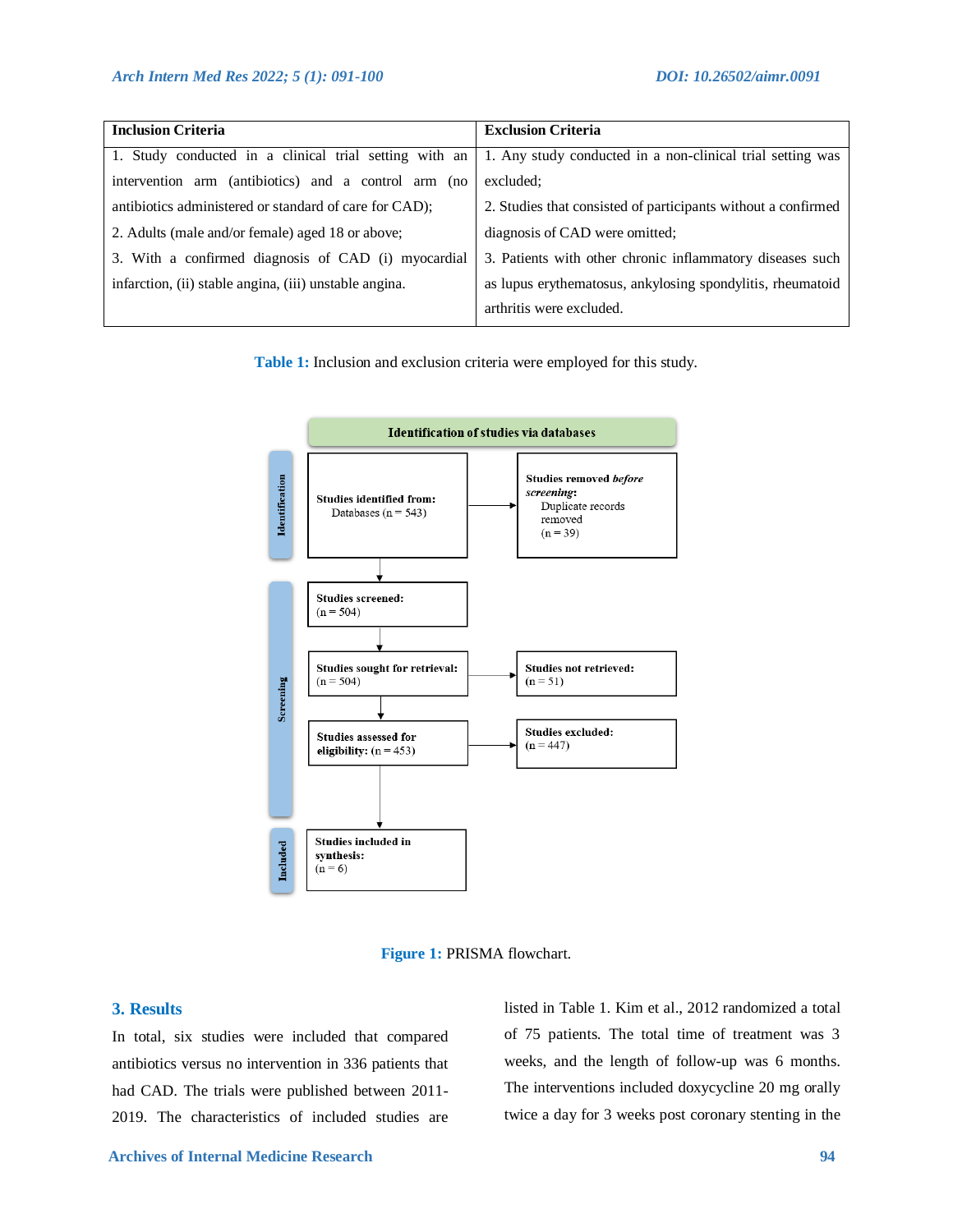experimental group (n=25) [11]. The outcomes posttreatment were reported to be no cardiovascular deaths, non-fatal myocardial infarctions. In total 10 patients from both the EG and CG required revascularization at the target lesions post coronary stenting; there were no statistically significant differences in target lesion revascularization rates among the two groups (P>0.05) [11]. Kami et al., 2014 included a total of 31 patients with treatment timelines of 4 months. A follow-up was not conducted. The participants were intervened with doxycycline orally (100 mg/day) for 4 months. The results yielded no differential effect on peripheral vascular endothelial function compared with placebo. No quantitative data were provided for synthesis [12].

Sanati et al. 2019 studied a total of 68 patients with a treatment time of one week and maximum follow-up at 40 days. The experimental group was administered doxycycline 100 mg orally two times a day [13]. Adverse events and mortality among the included cohort of patients were not reported [13]. However, the authors noted that the LAV  $(P=0.03)$ , LV enddiastolic volume  $(P=0.03)$ , and LV end-systolic volume  $(P=0.01)$  rose less in the experimental group as compared to the control group [13]. Schulze et al., 2013 treated a total of 20 out of 42 patients for 5 days [14]. Doxycycline (40 mg orally) for 5 days was provided to the experimental group, and the patients were co-intervened with coronary artery bypass surgery [14]. The randomized, double-blind, placebocontrolled study was performed in patients with CAD to determine whether doxycycline reduces cardiac mechanical dysfunction, troponin I degradation after reperfusion, and matric metalloproteinase activity. The authors found that treatment with antibiotics did not improve cardiac mechanical function after reperfusion. No changes were noted among EG and CG groups in the tissue or plasma troponin I level at 10 minutes of reperfusion. Overall, the authors found that while doxycycline did not improve myocardial stunning after the coronary artery bypass graft surgery, there were reductions in cardiac matrix metalloproteinase-2 activity (P=0.01) [14].

Thomaidou et al. 2017 administered erythromycin (25 mg/kg) 12 hours before and after coronary artery bypass grafting surgery for a total of 1-2 days [15]. The total length of follow-up was 3 months. On noting outcomes (i.e., delirium, mechanical ventilation duration, length of stay in ICU, in-hospital stay), the authors found no statistical difference between the intervention and control groups [15]. 10 out of 40 patients in the CG (10/40) and EG (10/40) groups had desaturation events intraoperatively. Out of these 10 patients in the CG, all of them had postoperative cognitive decline, whereas half of the patients in the erythromycin group (5/10) recovered (P<0.01) [15]. Three months after surgery, 8 patients (80%) in the control group vs 3 patients (30%) in the erythromycin group presented with postoperative cognitive decline  $(P<0.02)$  [15]. The TIPTOP trial (2014) was conducted among 80 patients for a total of 7 days, with maximum follow-up at 6 months [16]. In the intervention group, one death and one case of stroke were reported [16]. Four patients reported worsening of NHYA class III-IV score or were admitted for CHF [16]. In the control group, there were 4 deaths, 2 strokes, one episode of reinfarction, and 7 worsening of NHYA class III-IV scores or hospital admissions for CHF [16].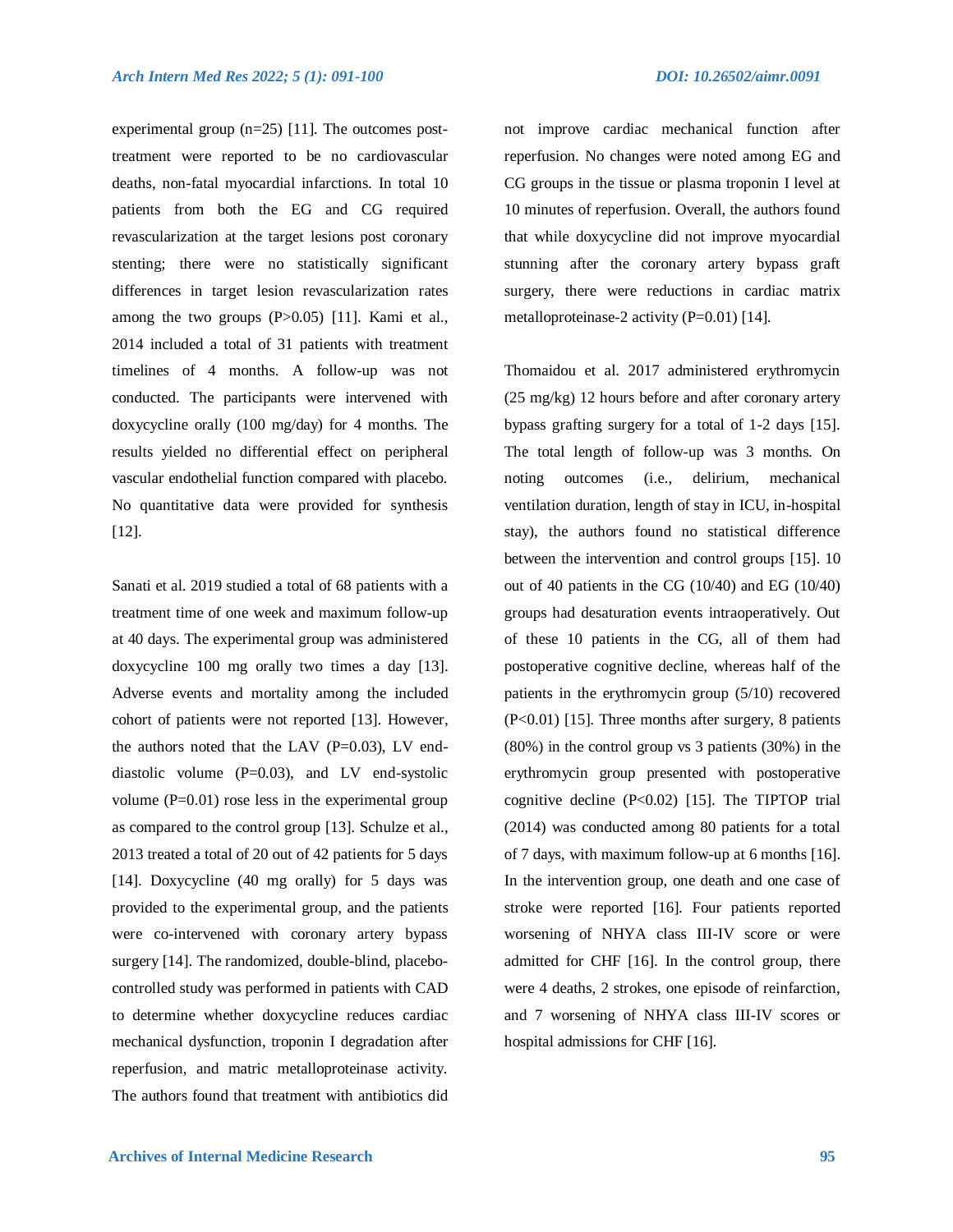| <b>Primary</b> | Location | <b>Methods</b>              | Participants                                    | Particip-   | <b>Number</b><br>of                | <b>Number</b><br>of                             | <b>Interventions</b>            | <b>Outcomes</b><br>Post<br><b>Treatment</b><br>with |
|----------------|----------|-----------------------------|-------------------------------------------------|-------------|------------------------------------|-------------------------------------------------|---------------------------------|-----------------------------------------------------|
| <b>Author</b>  |          |                             | with Positive                                   | ants with   | participants                       | participants                                    |                                 | <b>Antibiotics</b>                                  |
| and Year       |          |                             | <b>Smoking</b>                                  | diabetes    | with                               | with                                            |                                 |                                                     |
|                |          |                             | <b>Status</b>                                   |             | hypertension                       | hyperlipidemia                                  |                                 |                                                     |
| Kim,           | Korea    | RCT; treatment              | $\overline{\text{of}}$<br>50<br>$\overline{26}$ | $4$ of 50   | 27<br>$\overline{\text{of}}$<br>50 | $8 \text{ of } 50 (16\%)$                       | EG: doxycycline 20 mg           | There were no cardiovascular deaths, non-           |
| 2012           |          | time was 21                 | (52%)                                           | $(8\%)$     | (54%)                              |                                                 | orally 2 times daily for 3      | fatal myocardial infarctions, or stent              |
|                |          | days; length of             |                                                 |             |                                    |                                                 | after coronary<br>weeks         | thromboses during the study period among            |
|                |          | follow-up was               |                                                 |             |                                    |                                                 | stenting $(n = 25)$ ; CG:       | EG and CG. 10 patients required                     |
|                |          | 6 months                    |                                                 |             |                                    |                                                 | placebo ( $n = 25$ )            | revascularization at target lesions after           |
|                |          |                             |                                                 |             |                                    |                                                 |                                 | coronary stenting. The target lesion                |
|                |          |                             |                                                 |             |                                    |                                                 |                                 | revascularization rate was not different            |
|                |          |                             |                                                 |             |                                    |                                                 |                                 | among CG and EG (P>0.05)                            |
| Kormi,         | Finland  | RCT; treatment              | NA                                              | NA          | $\overline{NA}$                    | <b>NA</b>                                       | doxycycline,<br>EG:<br>oral,    | Antibiotic treatment had no differential            |
| 2014           |          | time was 4                  |                                                 |             |                                    |                                                 | 100 mg/day for 4 months         | effect on peripheral vascular endothelial           |
|                |          | months; length              |                                                 |             |                                    |                                                 | $(n = 16)$ ; CG: placebo $(n =$ | function compared with placebo in the               |
|                |          | follow-up<br>of             |                                                 |             |                                    |                                                 | 15)                             | randomized, placebo-controlled manner               |
|                |          | was<br>not                  |                                                 |             |                                    |                                                 |                                 |                                                     |
|                |          | included                    |                                                 |             |                                    |                                                 |                                 |                                                     |
| Sanati,        | India    | RCT; treatment              | NA                                              | 26 of 68    | 27<br>of<br>68                     | $\overline{26}$<br>$\overline{\text{of}}$<br>68 | EG: doxycycline 100 mg          | No mortality or adverse events were noted.          |
| 2019           |          | time was 7                  |                                                 | $(38.24\%)$ | (39.7%)                            | (28.24%)                                        | orally twice daily for 1        | The LAV $(P=0.03)$ , LV end-diastolic               |
|                |          | days; length of             |                                                 |             |                                    |                                                 | week $(n = 34)$ ; CG:           | volume $(P=0.03)$ , and LV end-systolic             |
|                |          | follow-up was               |                                                 |             |                                    |                                                 | placebo ( $n = 34$ )            | volume $(P=0.01)$ in the EG rose less               |
|                |          | 40 days                     |                                                 |             |                                    |                                                 |                                 | significantly as compared to CG.                    |
| Schulze,       | Canada   | RCT; treatment              | 20<br>of<br>42                                  | 15 of 42    | 37<br>of<br>42                     | 37 of 42 (88.1%)                                | EG: doxycycline, orally,        | Cardiac 72-kDa matrix metalloproteinase-2           |
| 2013           |          | $5\overline{)}$<br>time was | $(47.6\%)$                                      | (35.7%)     | $(88.1\%)$                         |                                                 | 40 mg/day for 5 days ( $n =$    | activity was lower post-reperfusion in              |
|                |          | days; length of             |                                                 |             |                                    |                                                 | 20); CG: matched placebo        | biopsies in EG ( $p = 0.01$ ); there was an         |
|                |          | follow-up was               |                                                 |             |                                    |                                                 | $(n = 22)$ ; All patients were  | increase of matrix metalloproteinase-2              |
|                |          | not included                |                                                 |             |                                    |                                                 | undergoing<br>coronary          | activity in the CG only due to reperfusion          |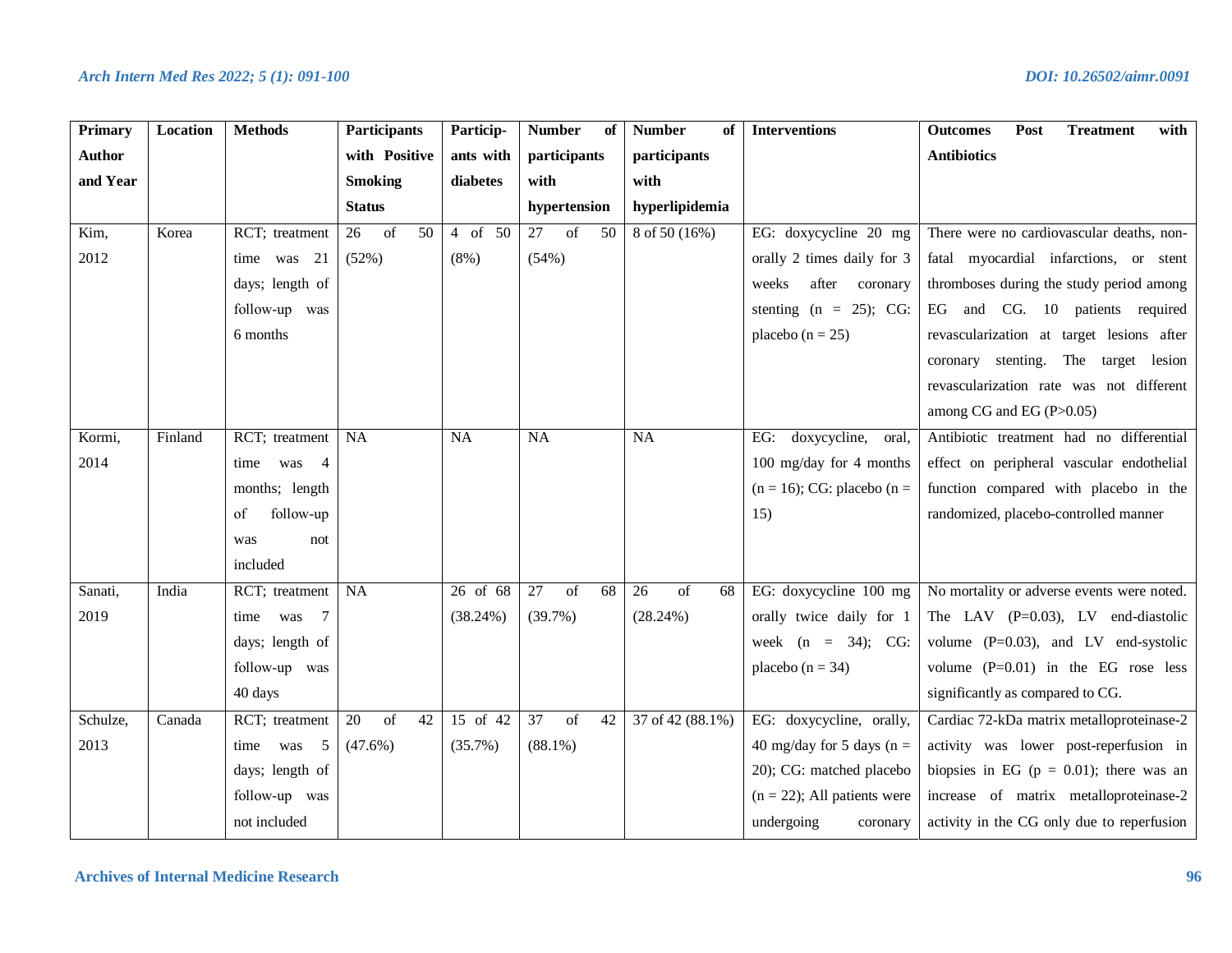|          |        |                    |                |          |                |                  | artery bypass graft surgery     | $(p = 0.05);$                                   |
|----------|--------|--------------------|----------------|----------|----------------|------------------|---------------------------------|-------------------------------------------------|
|          |        |                    |                |          |                |                  | cardiopulmonary<br>with         | Doxycycline did not improve cardiac             |
|          |        |                    |                |          |                |                  | bypass<br>and<br>were           | mechanical function following reperfusion,      |
|          |        |                    |                |          |                |                  | intervened by antibiotics       | with no change in tissue or plasma troponin     |
|          |        |                    |                |          |                |                  | versus no antibiotics           | I level at 10 minutes reperfusion               |
| Thomaido | Greece | RCT; treatment     | 16<br>of<br>40 | 15 of 40 | 21<br>40<br>of | <b>NA</b>        | 25<br>EG:<br>erythromycin       | No statistical difference was found in          |
| u, 2017  |        | time was $1-2$     | $(40\%)$       | (37.5%)  | $(52.5\%)$     |                  | both 12 hours<br>mg/kg          | mechanical ventilation, ICU/in-hospital         |
|          |        | days; length of    |                |          |                |                  | before and after surgery (n     | stay. Cognitive decline post-operation was      |
|          |        | follow-up was      |                |          |                |                  | $=$ 21); CG: placebo (n $=$     | higher in $CG$ (n=10) versus EG (n=5)           |
|          |        | 3 months           |                |          |                |                  | 23); co-intervened with         | $(P<0.01)$ . 3 months post-surgery-80% of       |
|          |        |                    |                |          |                |                  | CABG                            | patients in $CG (n=8)$ vs 30% patients in       |
|          |        |                    |                |          |                |                  |                                 | EG ( $n=3$ ) had cognitive decline ( $P<0.02$ ) |
| TIPTOP,  | Italy  | RCT; treatment     | of<br>80<br>61 | 23 of 80 | 55<br>of<br>80 | 54 of 80 (67.5%) | EG: doxycycline, 100 mg         | EG: 1 death, 1 stroke, 4 worsening of           |
| 2014     |        | - 7<br>time<br>was | (76.25%)       | (28.75%) | (68.75)        |                  | immediately after PCI and       | NYHA class III-IV/ hospital admission for       |
|          |        | days; length of    |                |          |                |                  | then $200 \text{ mg/day}$ for 7 | CHF; CG: 4 deaths; 2 strokes; 1                 |
|          |        | follow-up was      |                |          |                |                  | days (n = 55); CG: no           | reinfarction; 7 worsening of NYHA class         |
|          |        | 6 months           |                |          |                |                  | intervention ( $n = 55$ ); co-  | III-IV/ hospital admission for CHF              |
|          |        |                    |                |          |                |                  | intervened with PCI and         |                                                 |
|          |        |                    |                |          |                |                  | <b>SOC</b>                      |                                                 |

**Table 1:** Characteristics of included studies. EG=Experimental group; CG=Control Group; NA=Not Available; LAV=Left Atrial Volume; SOC=standard of care; CHF:

Congestive heart failure.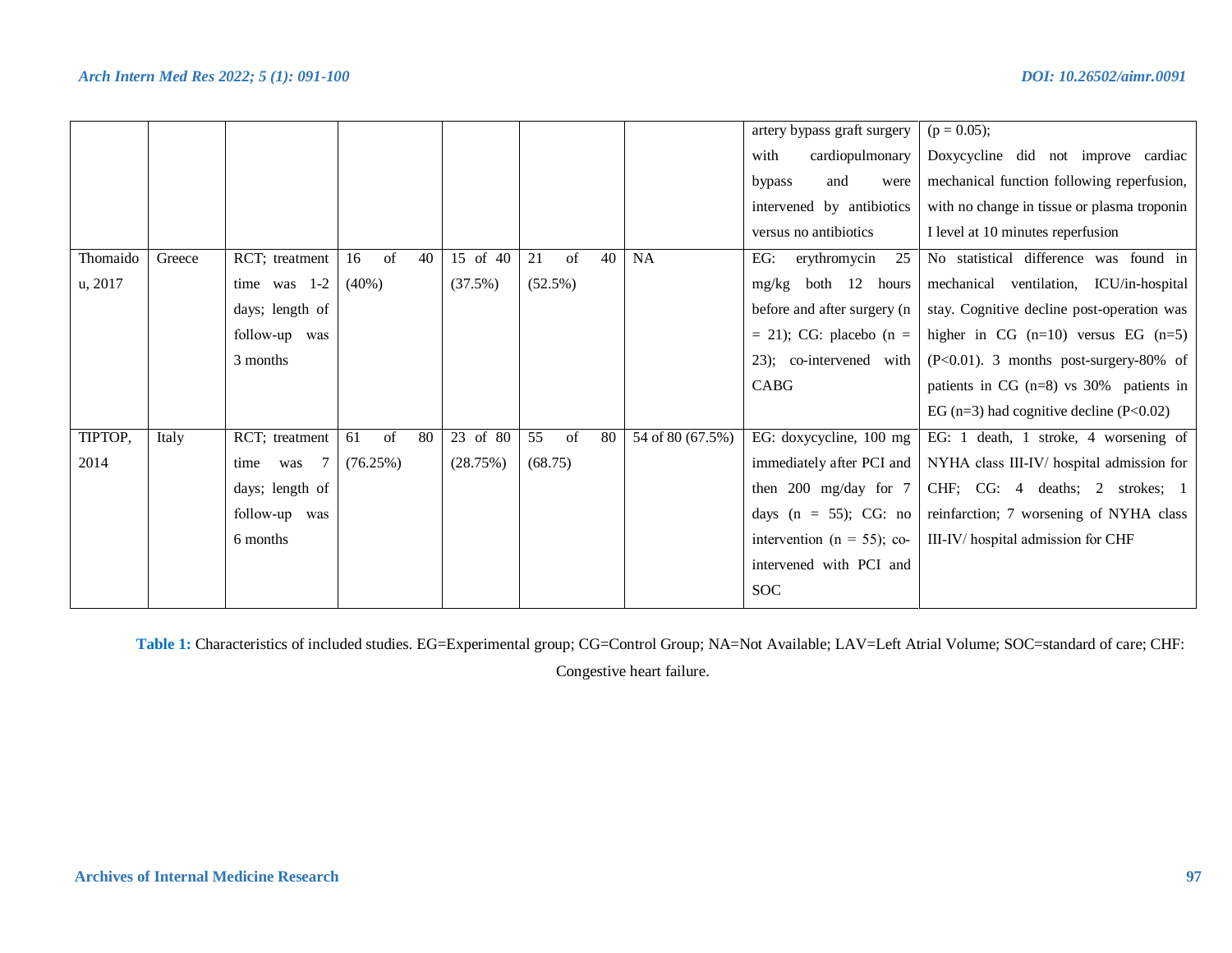# **4. Discussion**

Our study finds that the clinical use of macrolides and quinolones for the secondary prevention of coronary heart disease is not supported by the available data. Based on results obtained from 6 trials, including 336 patients, the use of antibiotics was ineffective in the secondary prevention of cardiovascular events. In terms of mortality and adverse events, limited benefits were noted. Future trials on the safety and efficacy of macrolides and quinolones require longer follow-up to assess any adverse events. The association of CAD and C pneumoniae was noted in serological studies that investigated anti-C pneumoniae IgG antibody titer [17, 18]. However, the recently conducted studies suggest that C pneumoniae DNA is present in the peripheral blood sample of around 8% of patients with CAD; this means that while C pneumoniae is a risk factor for CAD, recent studies do not find a strong cause and effect relationship. The previously presented hypothesis that C pneumoniae infection and CAD are correlated based on IgG titer evidence is worth questioning [18]. When considering immunoglobulin titer evidence and C pneumoniae DNA samples, the correct timing of conducting tests and administering therapy plays a role in the overall efficacy of antibiotics for CAD [18]. In the event that an early C pneumoniae infection has occurred, the antibiotics must be administered early to prevent atherosclerotic processes [18].

Chlamydia pneumoniae has been the most frequent bacterium linked to ischemic heart disease. C. pneumoniae has also shown in vitro ability to infect smooth muscle cells, macrophages, and vascular endothelial cells. Elevated IgG titers to C. pneumoniae have been linked with acute myocardial infarctions in addition to being detected in atherosclerotic specimens. Further, rabbits that have been inoculated with C pneumoniae have shown the progression of coronary atherosclerosis that is prevented with azithromycin treatment. Although inflammation is considered to be a risk factor for atherosclerosis, antibiotic therapy does not have a major role in the secondary prevention of this disorder. Several multicenter trials have been conducted and were included in this systematic review. Our review collates the most recent evidence (published and unpublished trials), where adults with CAD were included. A limitation of this study is the lack of available extractable trial data. The effects of antibiotics on quality-of-life outcomes were unclear. No studies were conducted using antibiotic classes other than macrolides or quinolones. It is imperative to note recommendations by the European Medical Agency (EMA) [19]. EMA notes that when assessing adverse events, P values are of limited value as there are concerns about the severity and seriousness of the outcome. The statistical test of significance does not equate 'the demonstration of equivalence.' Our findings do demonstrate statistical significance among a few of the listed trials. However, the trials concluded that the antibiotic intervention was less beneficial compared to no treatment.

#### **5. Conclusion**

Our systematic review concludes that antibiotics, whether quinolones or macrolides in the secondary prevention of CAD, tend to be harmful or nonbeneficial when assessing mortality and other adverse events. The findings are in accordance with current evidence that does not promote the clinical use of said antibiotics in the secondary prevention of CAD. Our findings were based on six trials employing a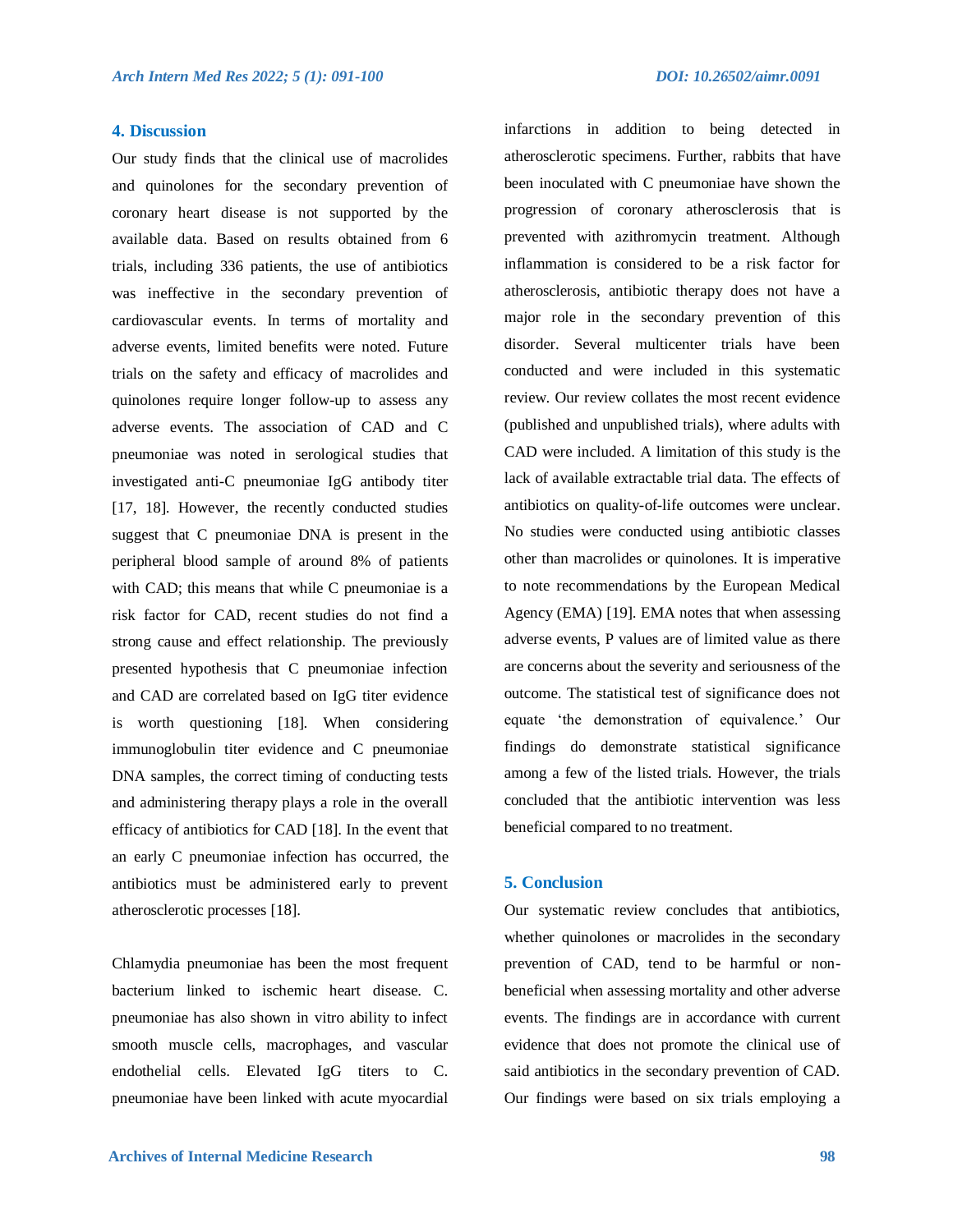total of 336 patients, where the follow-up data was scarce. Most of the included trials did not achieve statistical significance in clinical outcomes across those treated with antibiotics compared to placebo; however, as EMA's guidelines posit, significance does not equate to equivalence. To truly determine efficacy and clinical benefits, we suggest that larger randomized controlled trials assess the adequate timing of beginning antibiotic administration, dosage, and the total period of treatment with longer follow-

### **References**

up periods.

- 1. Dai X, Wiernek S, Evans JP, et al. Genetics of coronary artery disease and myocardial infarction. World J Cardiol 8 (2016): 1.
- 2. Sanchis-Gomar F, Perez-Quilis C, Leischik R, et al. Epidemiology of coronary heart disease and acute coronary syndrome. Ann Transl Med 4 (2016).
- 3. World Health Organization (WHO). Cardiovascular diseases (CVDs) (2021).
- 4. Henderson A. Coronary heart disease: overview. Lancet 348 (1996): S1-S4.
- 5. Generali E, Folci M, Selmi C, et al. Immunemediated heart disease. Immunol Cardiovasc Homeost Pathol (2017): 145-171.
- 6. Wells BJ, Mainous AG, Dickerson LM. Antibiotics for the secondary prevention of ischemic heart disease: a meta-analysis of randomized controlled trials. Arch Intern Med 164 (2004): 2156-2161.
- 7. Janeway Jr CA, Travers P, Walport M, et al. The complement system and innate immunity. In: Immunobiology: The Immune System in Health and Disease 5th edition. Garland Science (2001).
- 8. Siscovick DS, Schwartz SM, Corey L, et al. Chlamydia pneumoniae, herpes simplex virus type 1, and cytomegalovirus and incident myocardial infarction and coronary heart disease death in older adults: the Cardiovascular Health Study. Circulation 102 (2000): 2335-2340.
- 9. Daglia M. Polyphenols as antimicrobial agents. Curr Opin Biotechnol 23 (2012): 174- 181.
- 10. Page MJ, McKenzie JE, Bossuyt PM, et al. The PRISMA 2020 statement: An updated guideline for reporting systematic reviews. Vol. 18, PLoS Medicine. Public Library of Science (2021).
- 11. Kim WH, Ko Y-G, Kang KW, et al. Effects of combination therapy with celecoxib and doxycycline on neointimal hyperplasia and inflammatory biomarkers in coronary artery disease patients treated with bare metal stents. Yonsei Med J 53 (2012): 68-75.
- 12. Kormi I, Alfakry H, Tervahartiala T, et al. The effect of prolonged systemic doxycycline therapy on serum tissue degrading proteinases in coronary bypass patients: a randomized, double-masked, placebocontrolled clinical trial. Inflamm Res 63 (2014): 329-334.
- 13. Sanati HR, Nakhaei A, Alizadehasl A, et al. Effects of Doxycycline on Left Ventricular Remodeling in Patients With Acute Anterior Myocardial Infarction Undergoing Primary Angioplasty: A Randomized Clinical Trial. Iran Hear J 20 (2019): 22-30.
- 14. Schulze CJ, Castro MM, Kandasamy AD, et al. Doxycycline reduces cardiac matrix metalloproteinase-2 activity but does not